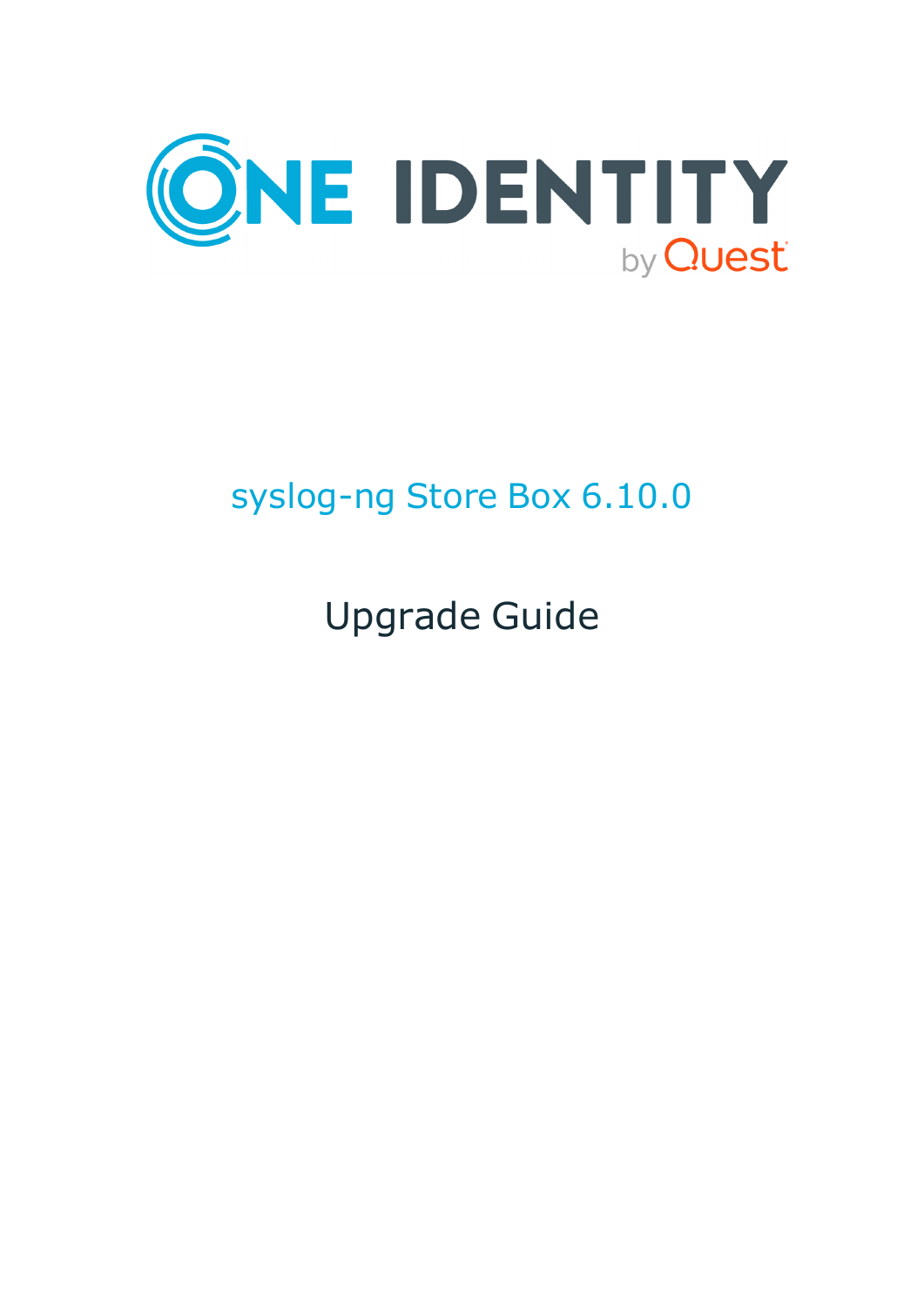#### **Copyright 2022 One Identity LLC.**

#### **ALL RIGHTS RESERVED.**

This guide contains proprietary information protected by copyright. The software described in this guide is furnished under a software license or nondisclosure agreement. This software may be used or copied only in accordance with the terms of the applicable agreement. No part of this guide may be reproduced or transmitted in any form or by any means, electronic or mechanical, including photocopying and recording for any purpose other than the purchaser's personal use without the written permission of One Identity LLC .

The information in this document is provided in connection with One Identity products. No license, express or implied, by estoppel or otherwise, to any intellectual property right is granted by this document or in connection with the sale of One Identity LLC products. EXCEPT AS SET FORTH IN THE TERMS AND CONDITIONS AS SPECIFIED IN THE LICENSE AGREEMENT FOR THIS PRODUCT, ONE IDENTITY ASSUMES NO LIABILITY WHATSOEVER AND DISCLAIMS ANY EXPRESS, IMPLIED OR STATUTORY WARRANTY RELATING TO ITS PRODUCTS INCLUDING, BUT NOT LIMITED TO, THE IMPLIED WARRANTY OF MERCHANTABILITY, FITNESS FOR A PARTICULAR PURPOSE, OR NON-INFRINGEMENT. IN NO EVENT SHALL ONE IDENTITY BE LIABLE FOR ANY DIRECT, INDIRECT, CONSEQUENTIAL, PUNITIVE, SPECIAL OR INCIDENTAL DAMAGES (INCLUDING, WITHOUT LIMITATION, DAMAGES FOR LOSS OF PROFITS, BUSINESS INTERRUPTION OR LOSS OF INFORMATION) ARISING OUT OF THE USE OR INABILITY TO USE THIS DOCUMENT, EVEN IF ONE IDENTITY HAS BEEN ADVISED OF THE POSSIBILITY OF SUCH DAMAGES. One Identity makes no representations or warranties with respect to the accuracy or completeness of the contents of this document and reserves the right to make changes to specifications and product descriptions at any time without notice. One Identity does not make any commitment to update the information contained in this document.

If you have any questions regarding your potential use of this material, contact:

One Identity LLC. Attn: LEGAL Dept 4 Polaris Way Aliso Viejo, CA 92656

Refer to our Web site [\(http://www.OneIdentity.com](http://www.oneidentity.com/)) for regional and international office information.

#### **Patents**

One Identity is proud of our advanced technology. Patents and pending patents may apply to this product. For the most current information about applicable patents for this product, please visit our website at [http://www.OneIdentity.com/legal/patents.aspx.](http://www.oneidentity.com/legal/patents.aspx)

#### **Trademarks**

One Identity and the One Identity logo are trademarks and registered trademarks of One Identity LLC. in the U.S.A. and other countries. For a complete list of One Identity trademarks, please visit our website at [www.OneIdentity.com/legal](http://www.oneidentity.com/legal). All other trademarks are the property of their respective owners.

#### **Legend**

**WARNING: A WARNING icon highlights a potential risk of bodily injury or property** œ **damage, for which industry-standard safety precautions are advised. This icon is often associated with electrical hazards related to hardware.**

**CAUTION: A CAUTION icon indicates potential damage to hardware or loss of data if instructions are not followed.**

SSB Upgrade Guide Updated - 31 May 2022, 19:21 Version - 6.10.0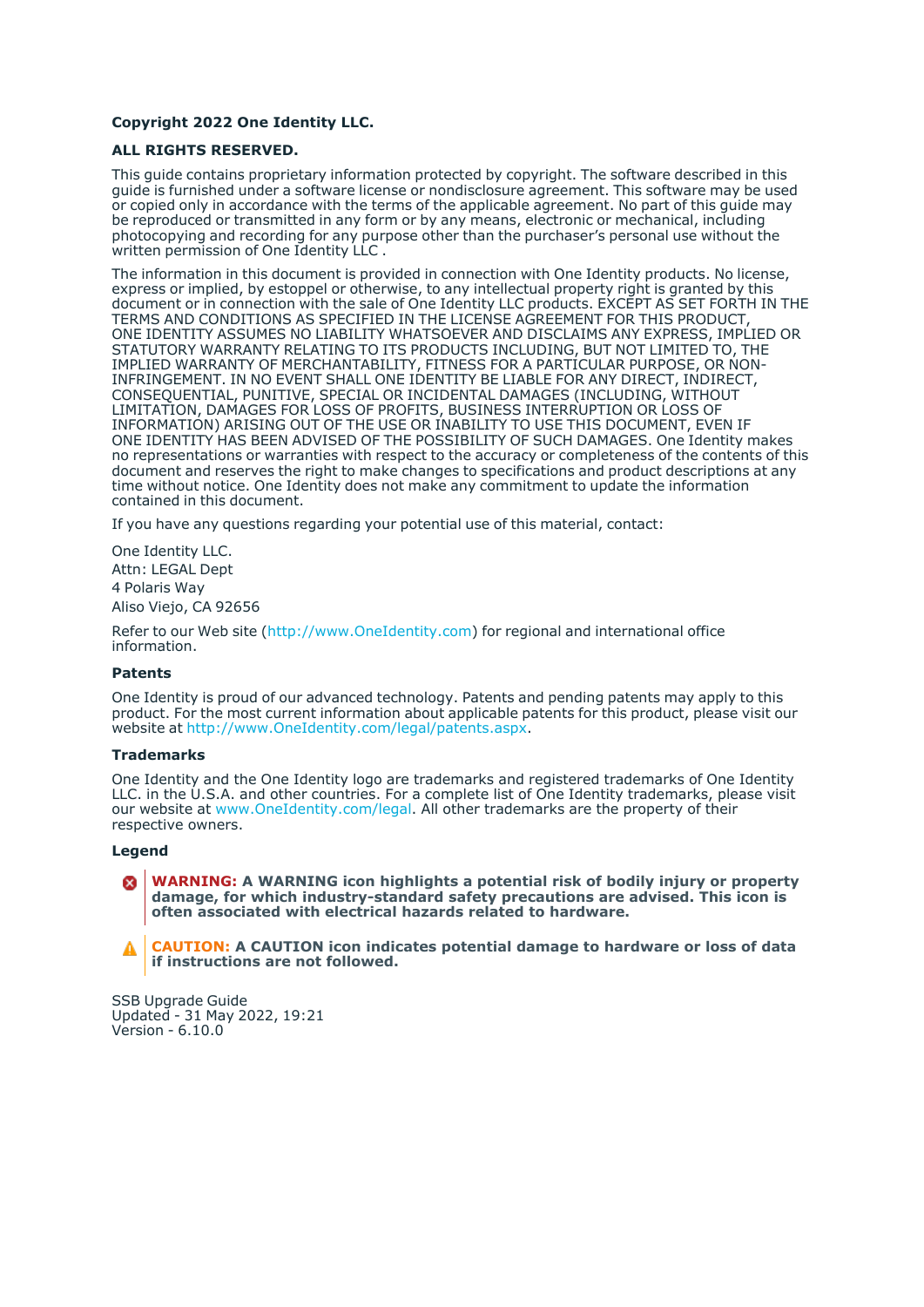## **Contents**

| 14 |
|----|

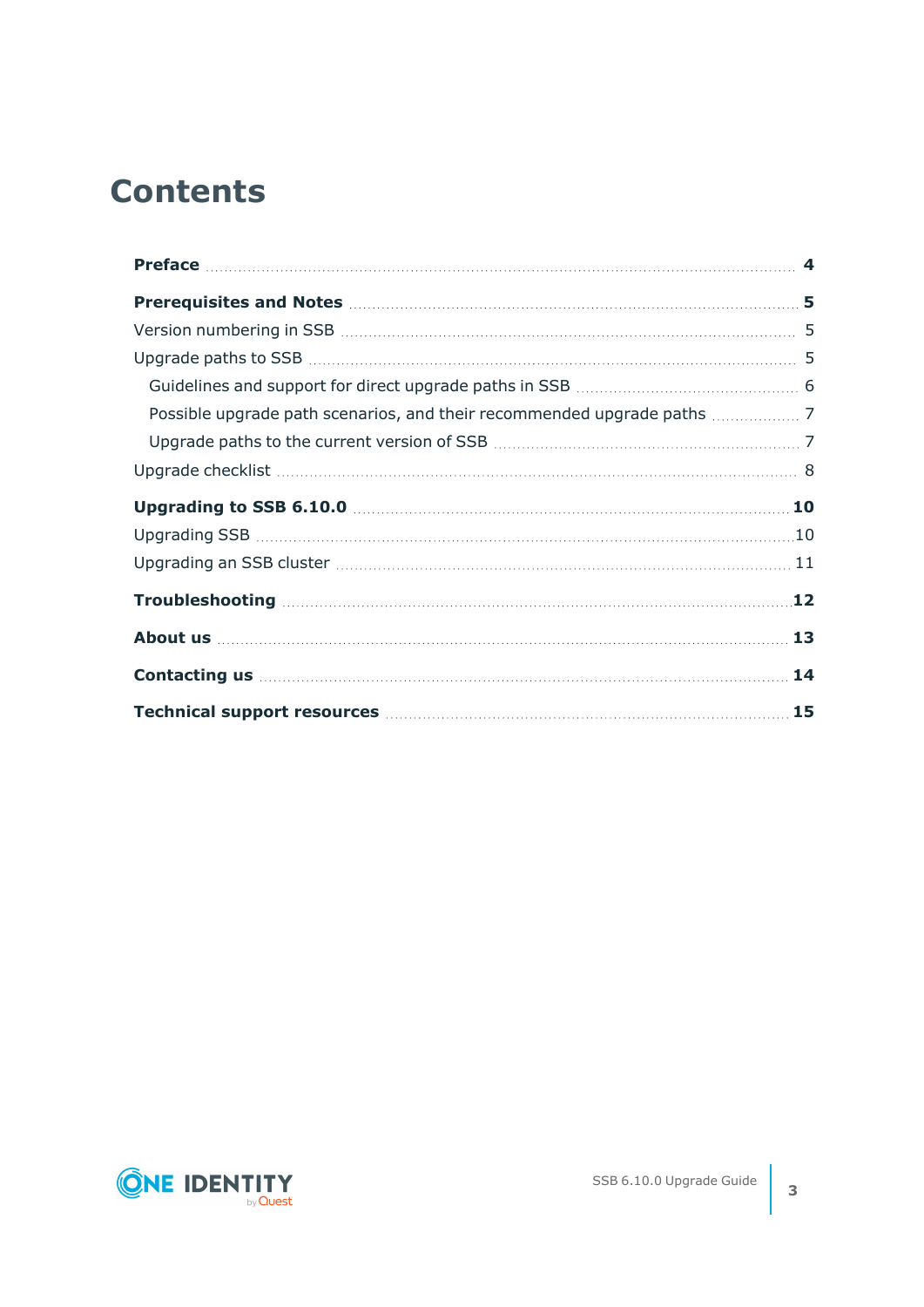## **Preface**

**1**

<span id="page-3-0"></span>Welcome to syslog-ng Store Box (SSB) version 6.10.0 and thank you for choosing our product. This document describes the process to upgrade existing SSB installations to SSB 6.10.0. The main aim of this paper is to aid system administrators in planning the migration to the new version of SSB.

For detailed information about versioning and supported upgrade paths in SSB, see and [Administration](https://support.oneidentity.com/technical-documents/syslog-ng-store-box/6.10.0/administration-guide//) Guide.

#### **A** CAUTION:

**Read the entire document thoroughly before starting the upgrade.**



**4**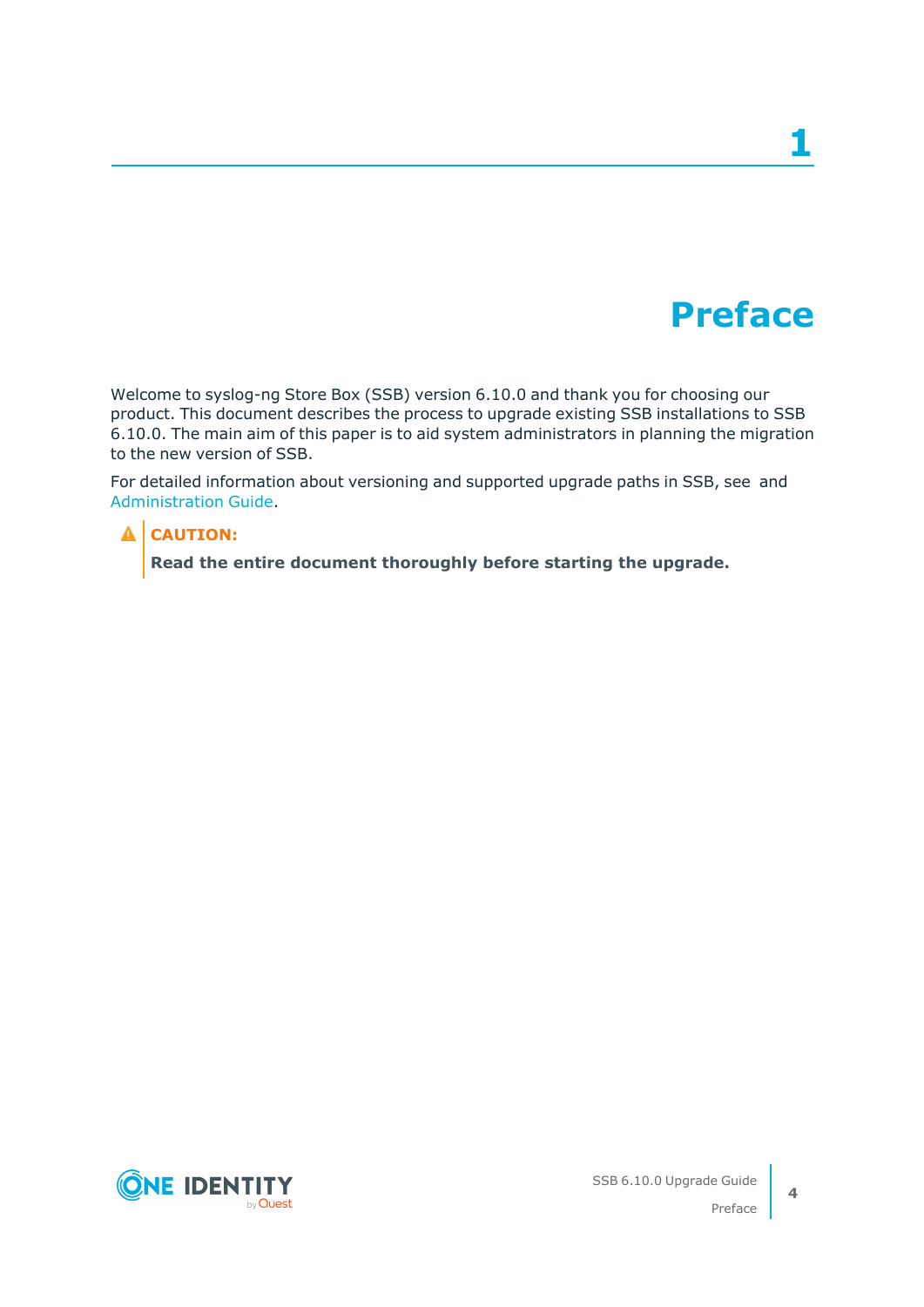# **Prerequisites and Notes**

<span id="page-4-1"></span><span id="page-4-0"></span>This section and its subsections contain information about the following:

### **Version numbering in SSB**

All releases of syslog-ng Store Box (SSB) belong in the following categories (including their respective maintenance releases):

<sup>l</sup> **LTS release version**

Format: <major.0.maintenance>, for example, 6.0.0, 6.0.1

For more information, see the **Long Term Support (LTS)** section under the [syslog](https://support.oneidentity.com/syslog-ng-store-box/lifecycle)ng Store Box [Product](https://support.oneidentity.com/syslog-ng-store-box/lifecycle) Life Cycle Table.

#### <sup>l</sup> **Feature release version**

Format: <major.minor.maintenance>, for example, 4.9.1, or 6.5.0

For more information, see the **Feature release** section under the [syslog-ng](https://support.oneidentity.com/syslog-ng-store-box/lifecycle) Store Box [Product](https://support.oneidentity.com/syslog-ng-store-box/lifecycle) Life Cycle Table.

### <span id="page-4-2"></span>**Upgrade paths to SSB**

These sections contain information about the general guidelines for supported direct upgrade paths in syslog-ng Store Box (SSB), the possible upgrade scenarios, and their recommended upgrade paths for upgrading from LTS or Feature releases to LTS or Feature releases, and detailed information about the possible upgrade paths to the current version of SSB (currently, version 6.10.0).

For detailed information, see the following subsections:



SSB 6.10.0 Upgrade Guide Prerequisites and Notes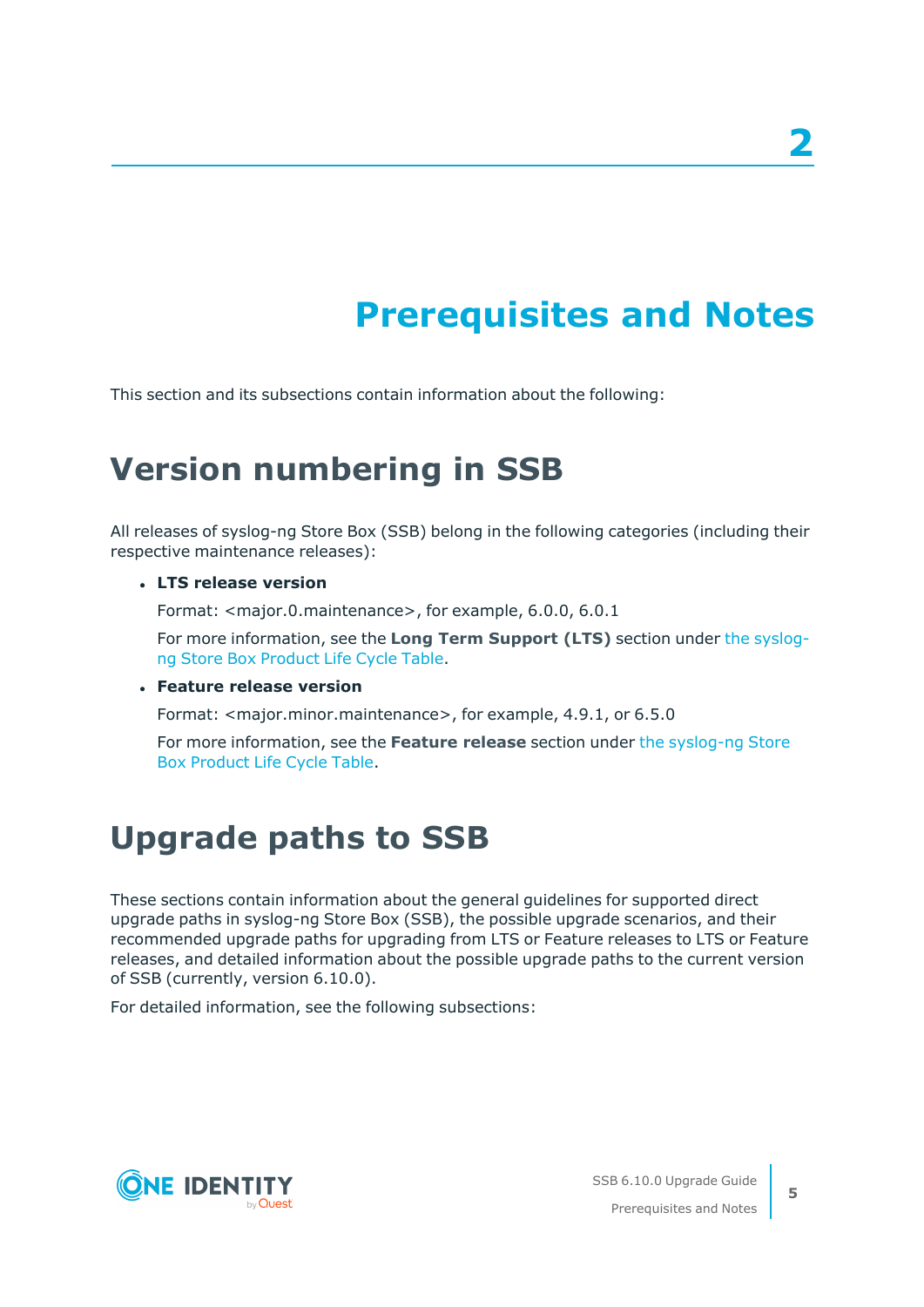### <span id="page-5-0"></span>**Guidelines and support for direct upgrade paths in SSB**

This section provides general guidelines for supported direct upgrade paths in syslog-ng Store Box (SSB).

For more information about possible upgrade scenarios, and their recommended upgrade paths for upgrading from LTS or Feature releases to LTS or Feature releases, see [Possible](#page-6-0) upgrade path scenarios, and their [recommended](#page-6-0) upgrade paths.

For more information about specific upgrade paths to the current release of SSB (version 6.10.0), see [Upgrade](#page-6-1) paths to the current version of SSB.

#### **General guidelines for direct upgrade paths**

The following general guidelines apply for direct upgrade paths in SSB at all times:

#### <sup>l</sup> **Maintenance version prerequisites**

Before you upgrade from any LTS or Feature release version, always make sure that the release you are using has the latest available maintenance version installed. Otherwise, always upgrade directly to the latest available maintenance version of the release version you are using.

#### **Examples: meeting maintenance version prerequisites before upgrading**

The following examples illustrate two different upgrade scenarios when you can not upgrade directly and have to meet the maintenance requirements first.

#### **Feature release version**

If your SSB appliance is at feature version 4.9.0, we need to do a direct upgrade to 4.9.1 (that is, to the latest available 4 F9 maintenance version) before upgrading forward.

#### **LTS version**

If your SSB appliance is at 5.0.1, we need to do a direct upgrade to version 5.0.4 (that is, to the latest available 5 LTS maintenance version) before upgrading forward.

#### <sup>l</sup> **Supported direct upgrade scenarios**

Direct upgrade scenarios are only available to the next LTS releases (or the preceding versions).

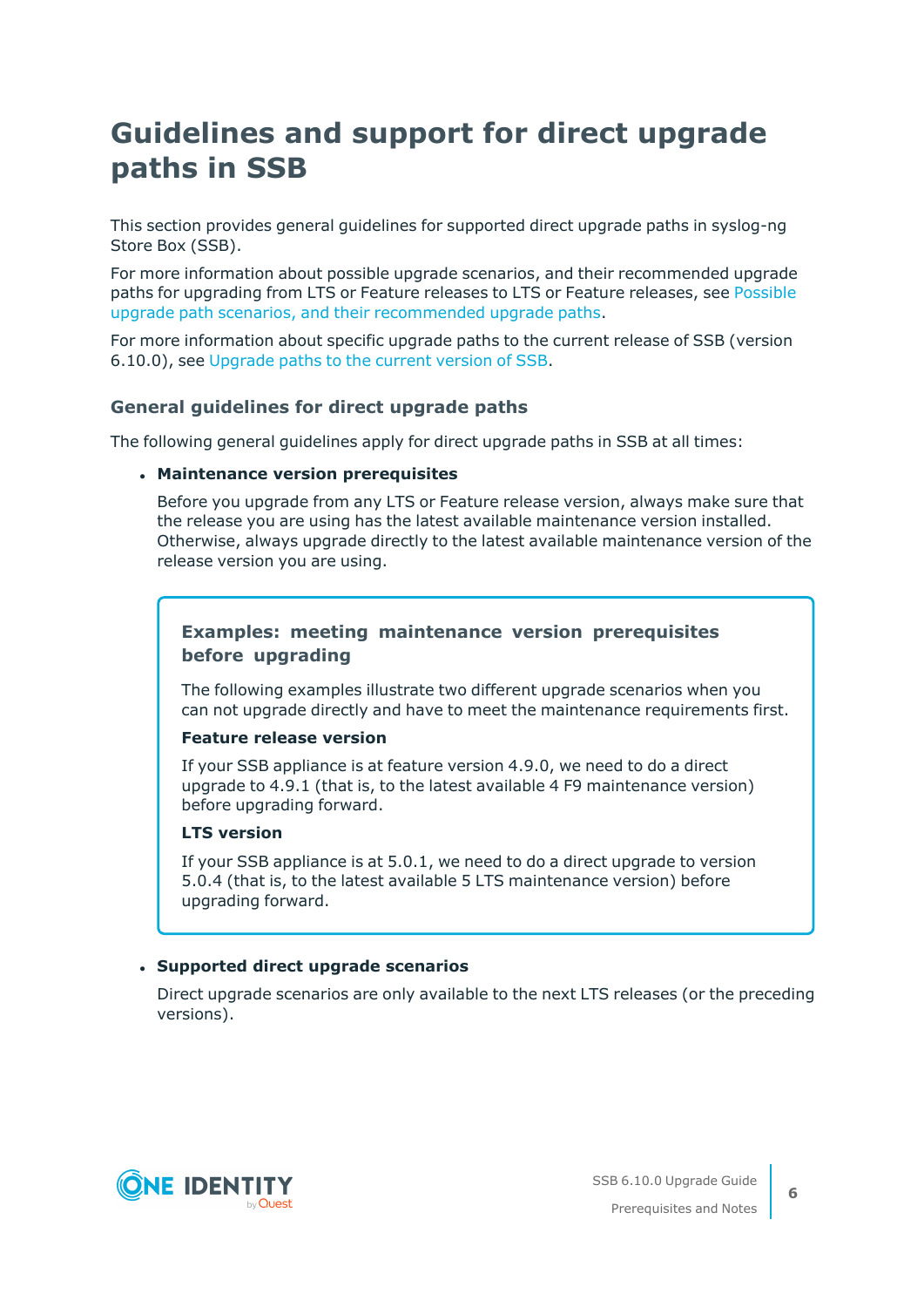#### **Example: direct upgrade**

For example, from version 5.0.4, you can jump directly to versions 5.1.0, 5.2.0, ..., 6.0.1.

However, it is not possible to do a single-step, direct upgrade to a version that is larger than the next LTS release (for example, from version 5.1.0 to version 6.5.0).

NOTE: While it is not possible to do a single-step upgrade (for example, directly upgrading from version 5.1.0 to version 6.5.0), you can upgrade from version 5.1.0 to version 6.5.0 in two steps, by first upgrading to the latest available maintenance version of 6 LTS, and then further upgrading to version 6.5.0.

### <span id="page-6-0"></span>**Possible upgrade path scenarios, and their recommended upgrade paths**

The following examples illustrate possible upgrade scenarios, and their recommended upgrade paths for upgrading from LTS or Feature releases to LTS or Feature releases:

| <b>Example for</b>                             | <b>From</b> | To.   | <b>Recommended (optimal)</b><br>upgrade path                   |
|------------------------------------------------|-------------|-------|----------------------------------------------------------------|
| LTS to next LTS upgrade                        | 5.0.0       | 6.0.1 | 5.0.0 to 5.0.4, then to 6.0.1                                  |
| Complex upgrade, with several<br>upgrade steps | 4.9.0       | 6.5.0 | 4.9.0 to 4.9.1, then to 5.0.4, then to<br>6.0.1, then to 6.5.0 |
| Direct, single-step upgrade                    | 6.1.0       | 6.5.0 | $6.1.0$ to $6.5.0$                                             |

From older releases, upgrade to 6 LTS first. For details, see How to upgrade to [syslog-ng](https://support.oneidentity.com/technical-documents/syslog-ng-store-box/6.0/upgrade-guide) [Store](https://support.oneidentity.com/technical-documents/syslog-ng-store-box/6.0/upgrade-guide) Box 5 LTS.

For more information about specific upgrade paths to the current release of SSB (version 6.10.0), see [Upgrade](#page-6-1) paths to the current version of SSB.

For more information about guidelines for supported direct upgrade paths in SSB, see [Guidelines](#page-5-0) and support for direct upgrade paths in SSB.

### <span id="page-6-1"></span>**Upgrade paths to the current version of SSB**

This section contains detailed information about the possible upgrade paths to the current version of syslog-ng Store Box (SSB). The most recent SSB version is 6.10.0.

For more information about the versioning system in SSB, see Version [numbering](#page-4-1) in SSB.



SSB 6.10.0 Upgrade Guide Prerequisites and Notes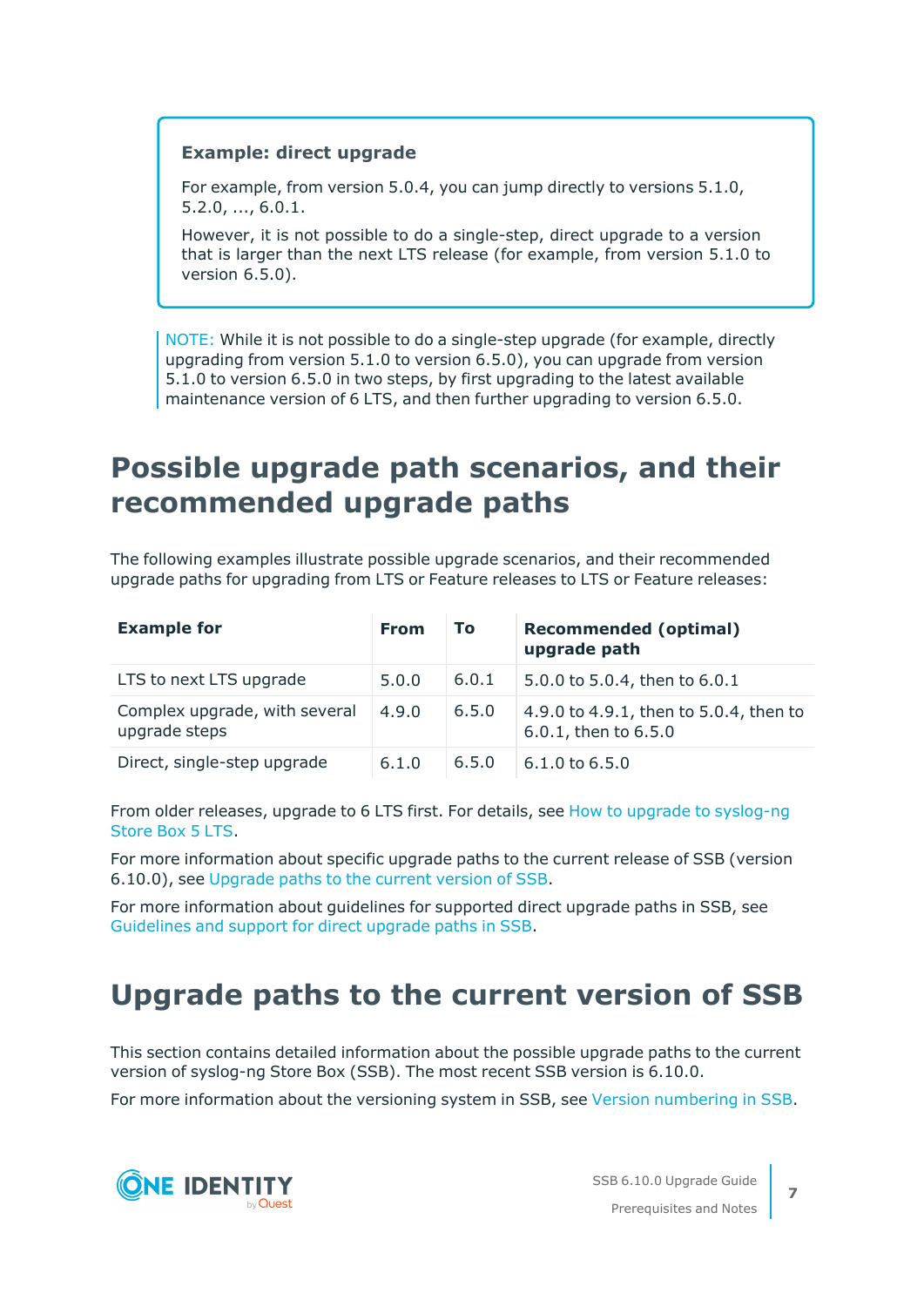For more information about guidelines for supported direct upgrade paths in SSB, see [Guidelines](#page-5-0) and support for direct upgrade paths in SSB.

#### **Upgrade paths to the current version of SSB (version 6.10.0)**

Upgrading to SSB version 6.5 is tested and supported using the following upgrade path scenarios:

• The latest SSB 6 LTS maintenance version (for example,  $6.0 \times$ ) to version SSB 6.5

NOTE: Always upgrade to the latest available maintenance version of SSB 6 LTS before upgrading to SSB version 6.5.

The latest maintenance versions of the previous, not yet discontinued, feature releases to version SSB 6.5

### <span id="page-7-0"></span>**Upgrade checklist**

The following list applies to all configurations:

• The firmware of your SSB appliance is not tainted (that is, none of its files were modified locally). If the firmware is tainted, a warning is displayed on the **Basic Settings > System > Version details** page.

Upgrading is not supported if the firmware is tainted. If your firmware is tainted, contact our [Support](https://support.oneidentity.com/syslog-ng-store-box/) Team.

. You have backed up your configuration and your data.

For more information on creating configuration and data backups, see ["Data](https://support.oneidentity.com/technical-documents/syslog-ng-store-box/6.10.0/administration-guide/basic-settings/data-and-configuration-backups/) and configuration backups" in the [Administration](https://support.oneidentity.com/technical-documents/syslog-ng-store-box/6.10.0/administration-guide/basic-settings/data-and-configuration-backups/) Guide.

• For added safety, you have also exported the current configuration of SSB.

For detailed instructions, refer to "Exporting the [configuration](https://support.oneidentity.com/technical-documents/syslog-ng-store-box/6.10.0/administration-guide/managing-ssb/upgrading-ssb/exporting-the-configuration-of-ssb/) of SSB" in the [Administration](https://support.oneidentity.com/technical-documents/syslog-ng-store-box/6.10.0/administration-guide/managing-ssb/upgrading-ssb/exporting-the-configuration-of-ssb/) Guide.

. You have a valid [support](https://support.oneidentity.com/en-US/Login) portal account.

To download the required firmware file, you need a valid [support](https://support.oneidentity.com/en-US/Login) portal account. To create an account, navigate to the [support](https://support.oneidentity.com/en-US/Login) portal and follow the instructions on screen (you will need to enter your product's asset number, which is the license number or serial number you have been provided previously).

• You have downloaded the latest SSB firmware file from the [Downloads](https://support.oneidentity.com/syslog-ng-store-box/download-new-releases) page.

For a details about the firmware file, see ["Firmware](https://support.oneidentity.com/technical-documents/syslog-ng-store-box/6.10.0/administration-guide/the-concepts-of-ssb/firmware-in-ssb/) in SSB" in the [Administration](https://support.oneidentity.com/technical-documents/syslog-ng-store-box/6.10.0/administration-guide/the-concepts-of-ssb/firmware-in-ssb/) Guide.

• You have read the Release Notes (changelog) of the firmware(s) before updating. The Release Notes might include additional instructions specific to the firmware version.

The Release Notes are available on the syslog-ng Store Box [Documentation](https://support.oneidentity.com/syslog-ng-store-box/technical-documents) page.

If you have a high availability cluster:

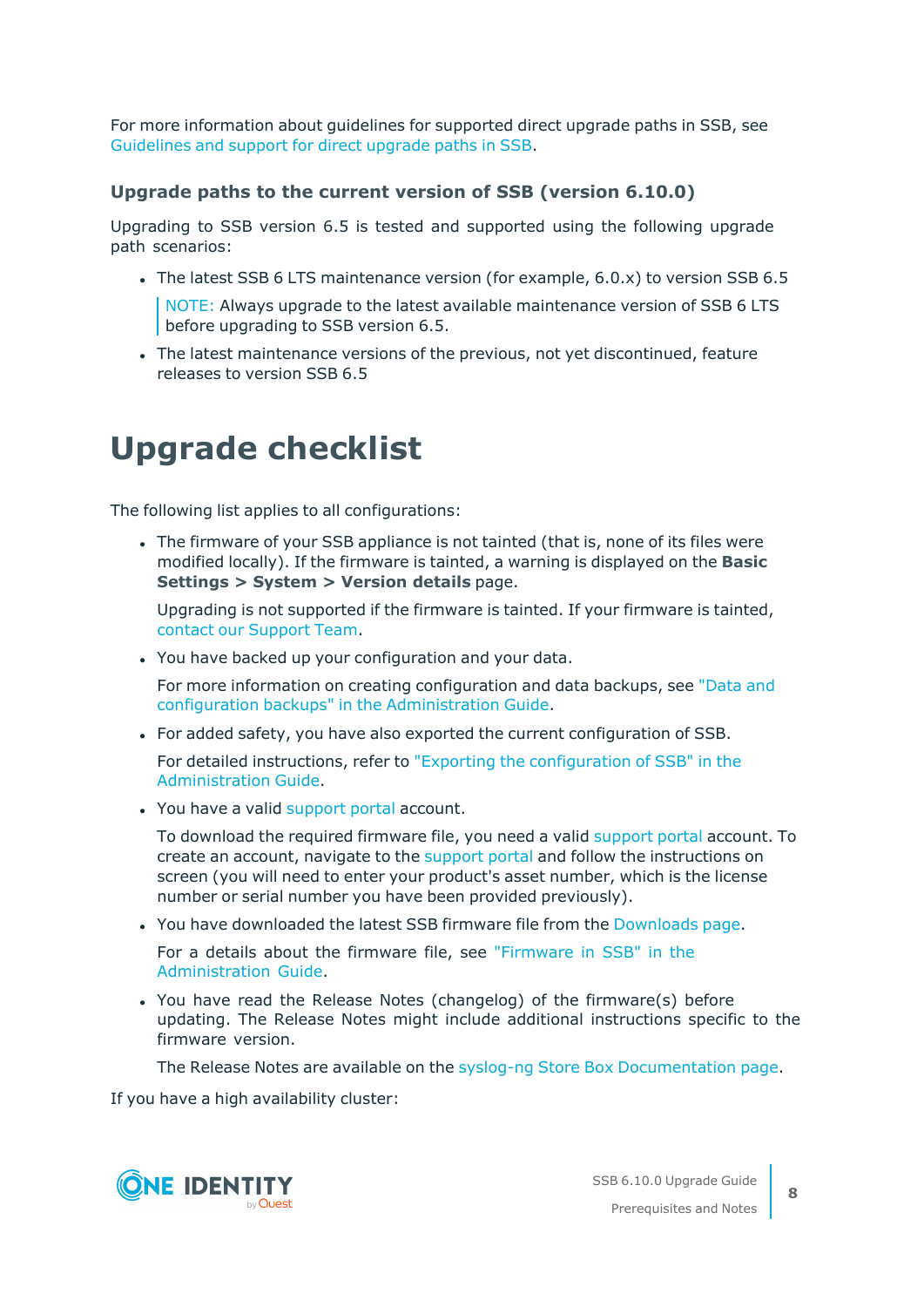- <sup>l</sup> **CAUTION: Before upgrading to SSB version 6.10.0 in High Availability (HA) mode, ensure that the nodes have already been restarted since the last upgrade. Otherwise, you have to restart the nodes before upgrading SSB to version 6.10.0.**
- You have IPMI access to the slave node. You can find detailed information on using the IPMI interface in the following documents:

For syslog-ng Store Box (SSB) Appliance 3000 and 3500, see the [Latest](https://support.oneidentity.com/kb/312276/) IPMI firmware for Syslog-ng Store Box [3000/3500](https://support.oneidentity.com/kb/312276/) and One Identity Safeguard for Privileged Sessions [3000/3500](https://support.oneidentity.com/kb/312276/) appliances.

For syslog-ng Store Box (SSB) T1 and syslog-ng Store Box (SSB) T4, see the [IPMI](https://www.supermicro.com/manuals/other/IPMI_Users_Guide.pdf) [User's](https://www.supermicro.com/manuals/other/IPMI_Users_Guide.pdf) Guide.

- <sup>l</sup> You have verified on the **Basic Settings > High Availability** page that the HA status is not degraded.
- <sup>l</sup> If you have a high availability cluster with geoclustering enabled: Perform the firmware upload steps an hour before the actual upgrade. Geoclustering can introduce delays in the synchronization between the primary and the secondary node, and the secondary node might not be able to sync the new firmware from the primary node on time.

If you are upgrading SSB in a virtual environment:

NOTE: When setting up a virtual environment, carefully consider the configuration aspects such as CPU, memory availability, I/O subsystem, and network infrastructure to ensure the virtual layer has the necessary resources available. Please consult [One](https://support.oneidentity.com/essentials/support-guide#tab3) [Identity's](https://support.oneidentity.com/essentials/support-guide#tab3) Product Support Policies for more information on environment virtualization.

- You have created a snapshot of the virtual machine before starting the upgrade process.
- You have configured and enabled console redirection (if the virtual environment allows it).

During the upgrade, SSB displays information about the progress of the upgrade and any possible problems to the console, which you can monitor with IPMI (ILOM) or console access.

We recommend that you test the upgrade process in a non-production (virtual) environment first.

Upgrading SSB requires a reboot. We strongly suggest that you perform the upgrade on the production appliance during maintenance hours only, to avoid any potential data loss.

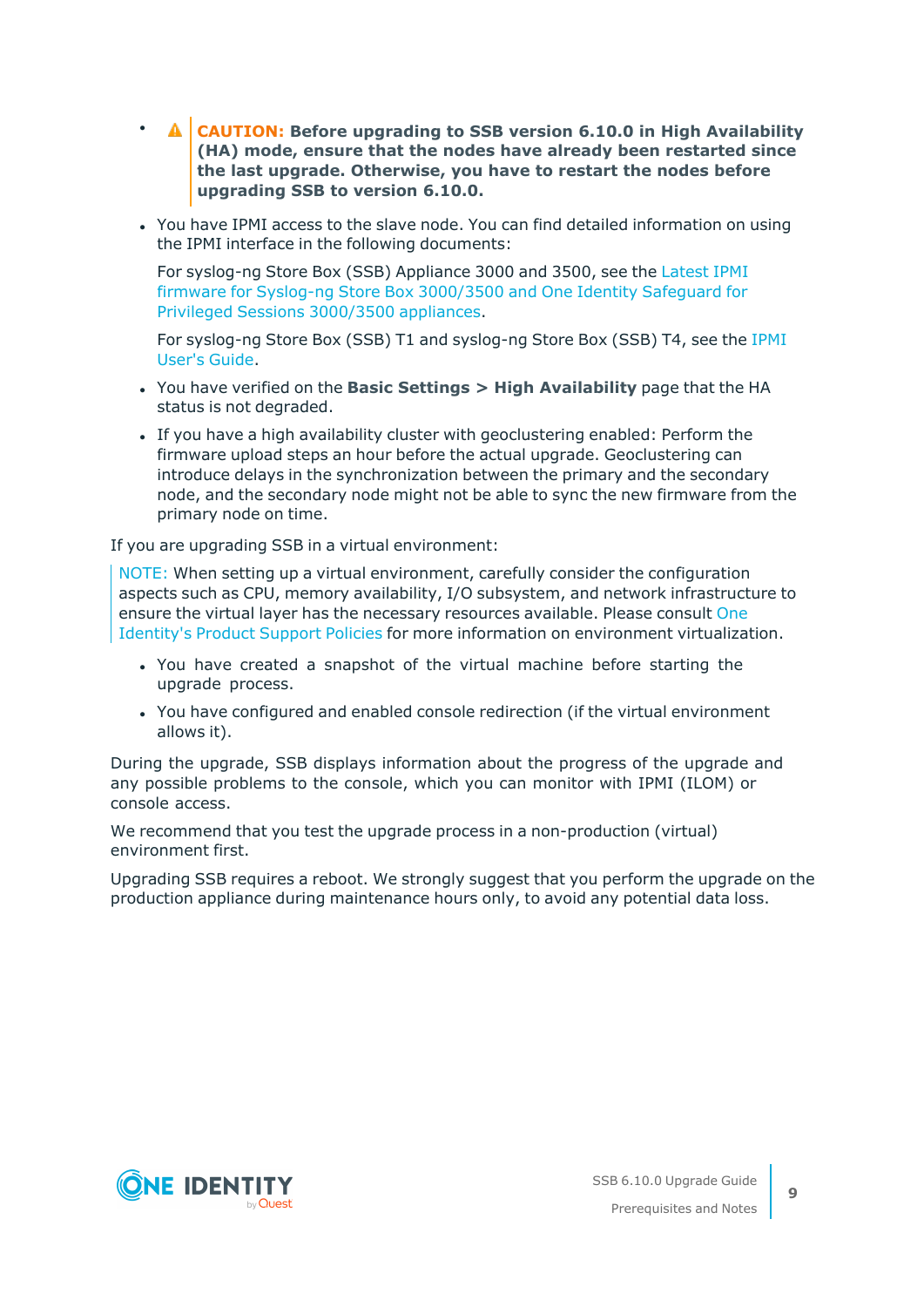# **Upgrading to SSB 6.10.0**

<span id="page-9-0"></span>For details on upgrading your syslog-ng Store Box (SSB) installation to 6.10.0, see the following procedures.

## <span id="page-9-1"></span>**Upgrading SSB**

If you want to upgrade a SSB cluster, see [Upgrading](#page-10-0) an SSB cluster on page 11.

#### **Prerequisites**

Read the following warnings before starting the upgrade process.

#### *To upgrade a standalone SSB node to version 6.10.0*

- 1. Stop SSB from accepting the incoming log traffic. Navigate to **Basic Settings > System > Service control** and click **Disable**.
- 2. Update the firmware of SSB using the web interface.
	- a. Navigate to **Basic Settings > System > Upgrade**.
	- b. Upload the new .ISO file.
	- c. When the upload is finished, click **Upgrade and reboot node**.
- 3. Navigate to **Basic Settings > System > System Control > This node**, and choose **Reboot**.

SSB attempts to boot with the new firmware. Wait for the process to complete.

4. *Recommended step.* To help troubleshoot potential issues following the upgrade, collect and save system information (create a debug bundle) now.

Navigate to **Basic Settings > Troubleshooting > System debug** and choose **Collect and save current system state info**.

5. Navigate to **Basic Settings > System > Version details** and check the version numbers of SSB. In case you encounter problems, you can find common troubleshooting steps in [Troubleshooting](#page-11-0) on page 12.

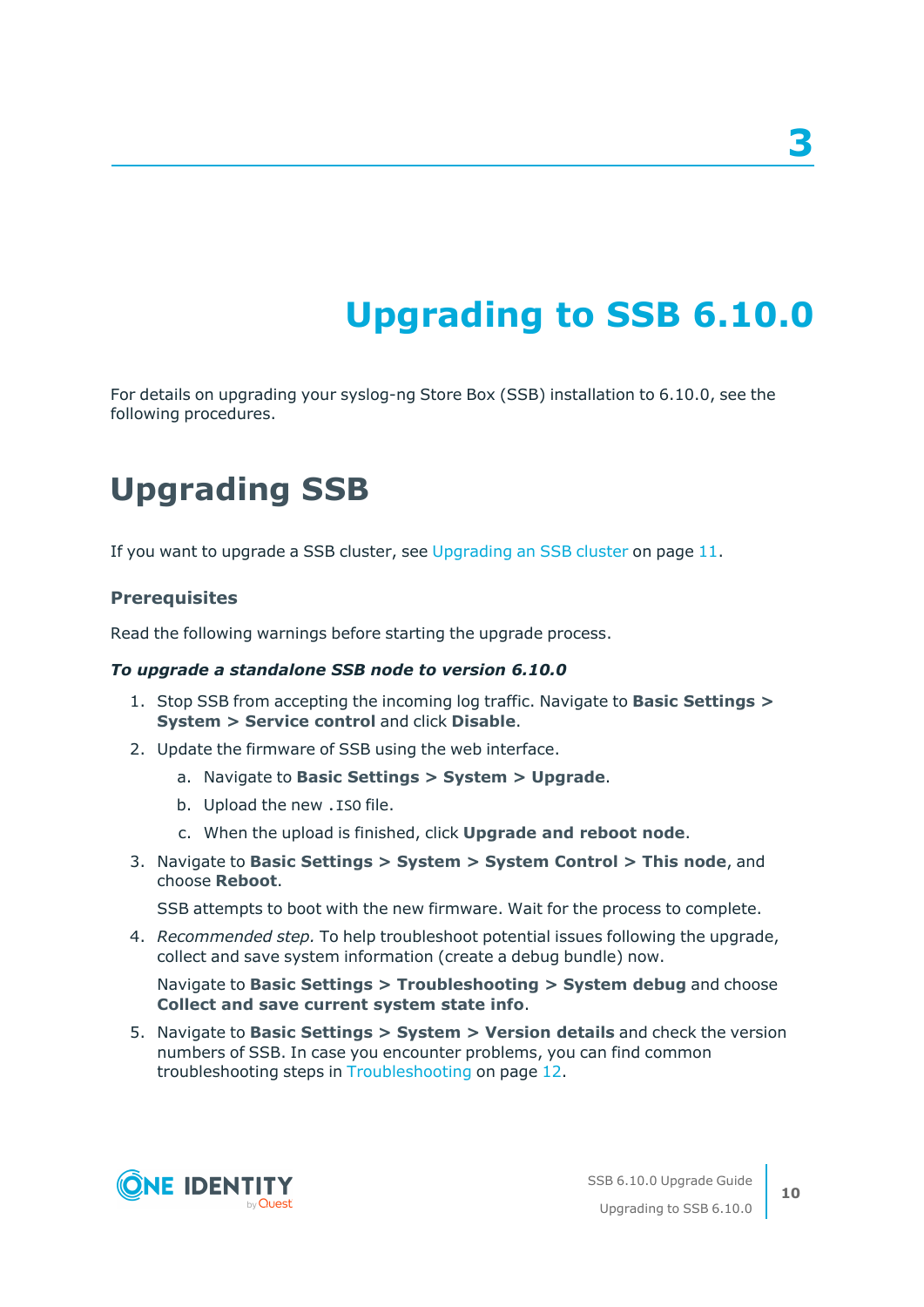6. Enable SSB to receive the incoming log traffic. Navigate to **Basic Settings > System > Service control** and click **Enable**.

## <span id="page-10-0"></span>**Upgrading an SSB cluster**

#### **Prerequisites**

Make sure that you have physically connected the IPMI interface to the network and that it is properly configured. This is important because you can only power the secondary node on through the IPMI interface. For details on configuring the IPMI interface, see ["Out-of](https://support.oneidentity.com/technical-documents/syslog-ng-store-box/6.10.0/administration-guide/managing-ssb/out-of-band-management-of-ssb/)band management of SSB" in the [Administration](https://support.oneidentity.com/technical-documents/syslog-ng-store-box/6.10.0/administration-guide/managing-ssb/out-of-band-management-of-ssb/) Guide.

#### *To upgrade an SSB cluster*

- 1. Stop SSB from accepting the incoming log traffic. Navigate to **Basic Settings > System > Service control** and click **Disable**.
- 2. Update the firmware of SSB using the web interface.
	- a. Navigate to **Basic Settings > System > Upgrade**.
	- b. Upload the new .ISO file.
	- c. When the upload is finished, click **Upgrade, reboot master, and shut down slave**.
- 3. Log in to the SSB web interface to verify that the primary node upgrade was successful.

Navigate to **Basic Settings > System > Version details** and check the version numbers of SSB. In case you encounter problems, you can find common troubleshooting steps in [Troubleshooting](#page-11-0) on page 12.

4. Use the IPMI interface to start the secondary node.

The secondary node attempts to boot with the new firmware, and reconnects to the primary node to sync data. During the sync process, certain services (including Heartbeat) are not available. Wait for the process to finish, and the secondary node to boot fully.

5. Navigate to **Basic Settings > System > High availability & Nodes** and verify that the secondary node is connected, and has the same firmware versions as the primary node.

NOTE:

When upgrading an SSB cluster, the upgrade process on the slave node will only be completed once a takeover has been performed.

6. Enable SSB to receive the incoming log traffic. Navigate to **Basic Settings > System > Service control** and click **Enable**.

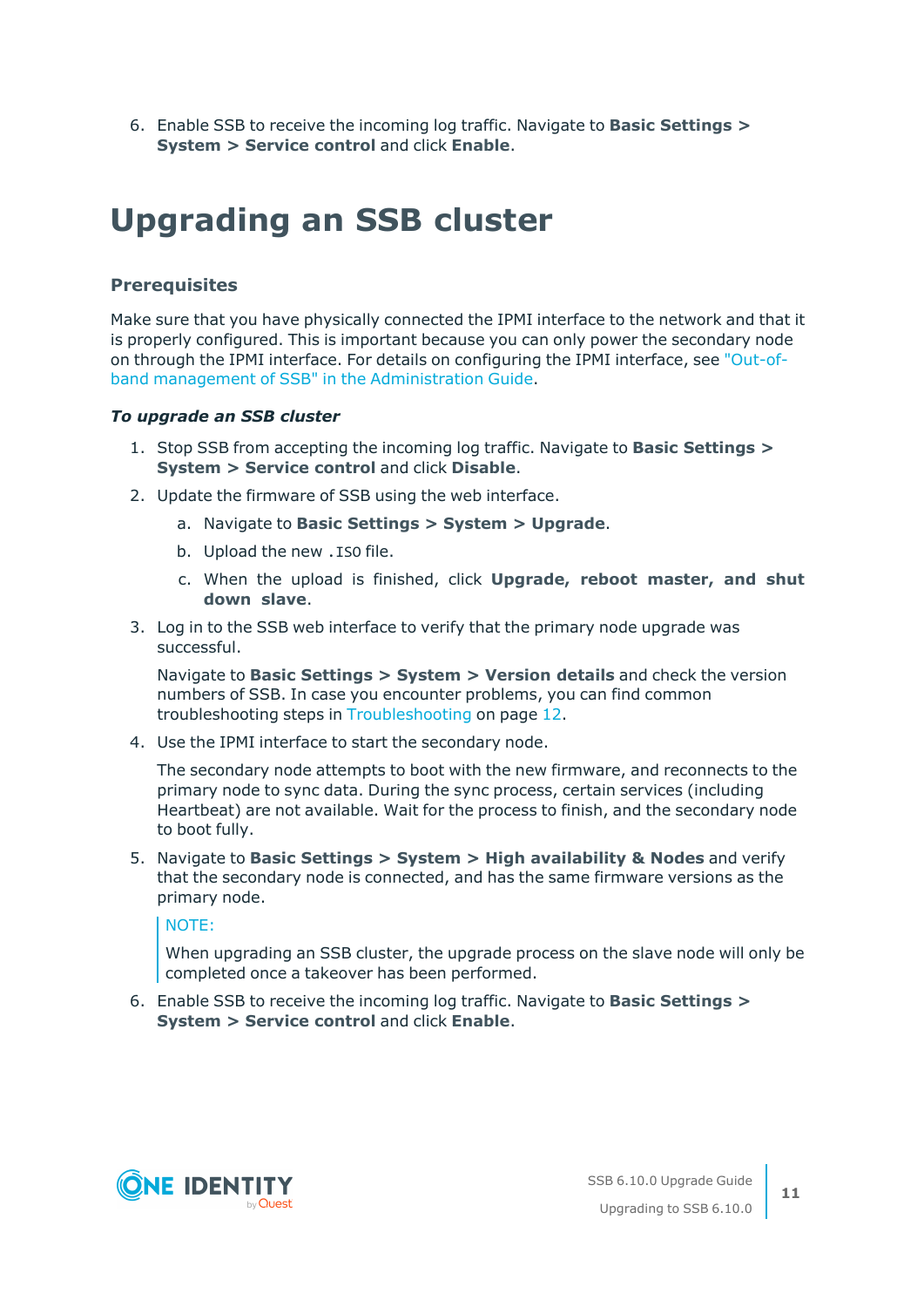# **Troubleshooting**

**4**

<span id="page-11-0"></span>If you experience any strange behavior of the web interface, first try to reload the page by holding the SHIFT key while clicking the Reload button of your browser to remove any cached version of the page.

In the unlikely case that SSB encounters a problem during the upgrade process and cannot revert to its original state, SSB performs the following actions:

- <sup>l</sup> Initializes the network interfaces using the already configured IP addresses.
- Enables SSH access to SSB, unless SSB is running in sealed mode. That way it is possible to access the logs of the upgrade process, which helps the Support Team to diagnose and solve the problem. Note that SSH access will be enabled on every active interface, even if management access has not been enabled for the interface.

In case the web interface is not available within 30 minutes of rebooting SSB, check the information displayed on the local console and contact our [Support](https://support.oneidentity.com/syslog-ng-store-box/) Team.

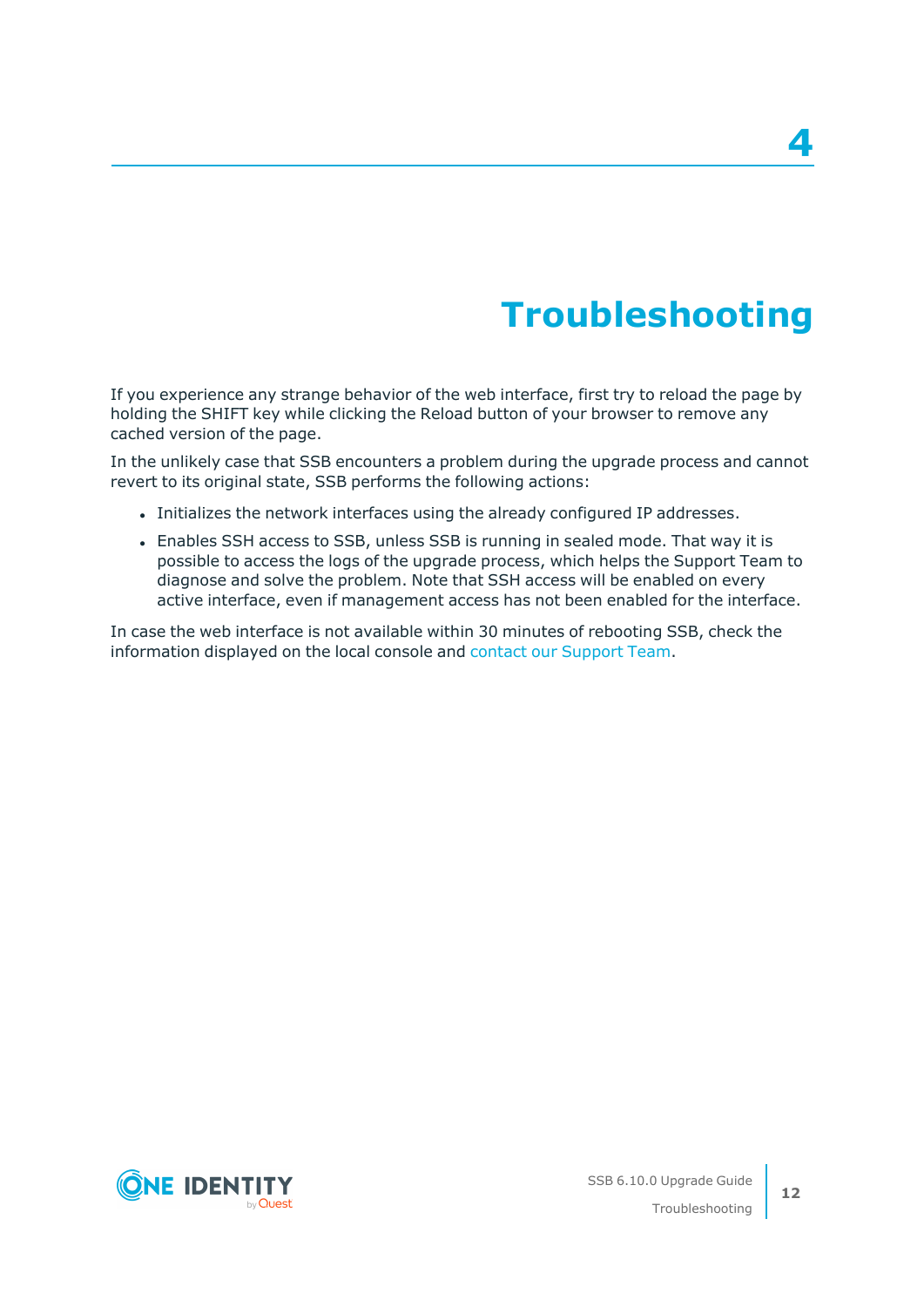<span id="page-12-0"></span>One Identity solutions eliminate the complexities and time-consuming processes often required to govern identities, manage privileged accounts and control access. Our solutions enhance business agility while addressing your IAM challenges with on-premises, cloud and hybrid environments.

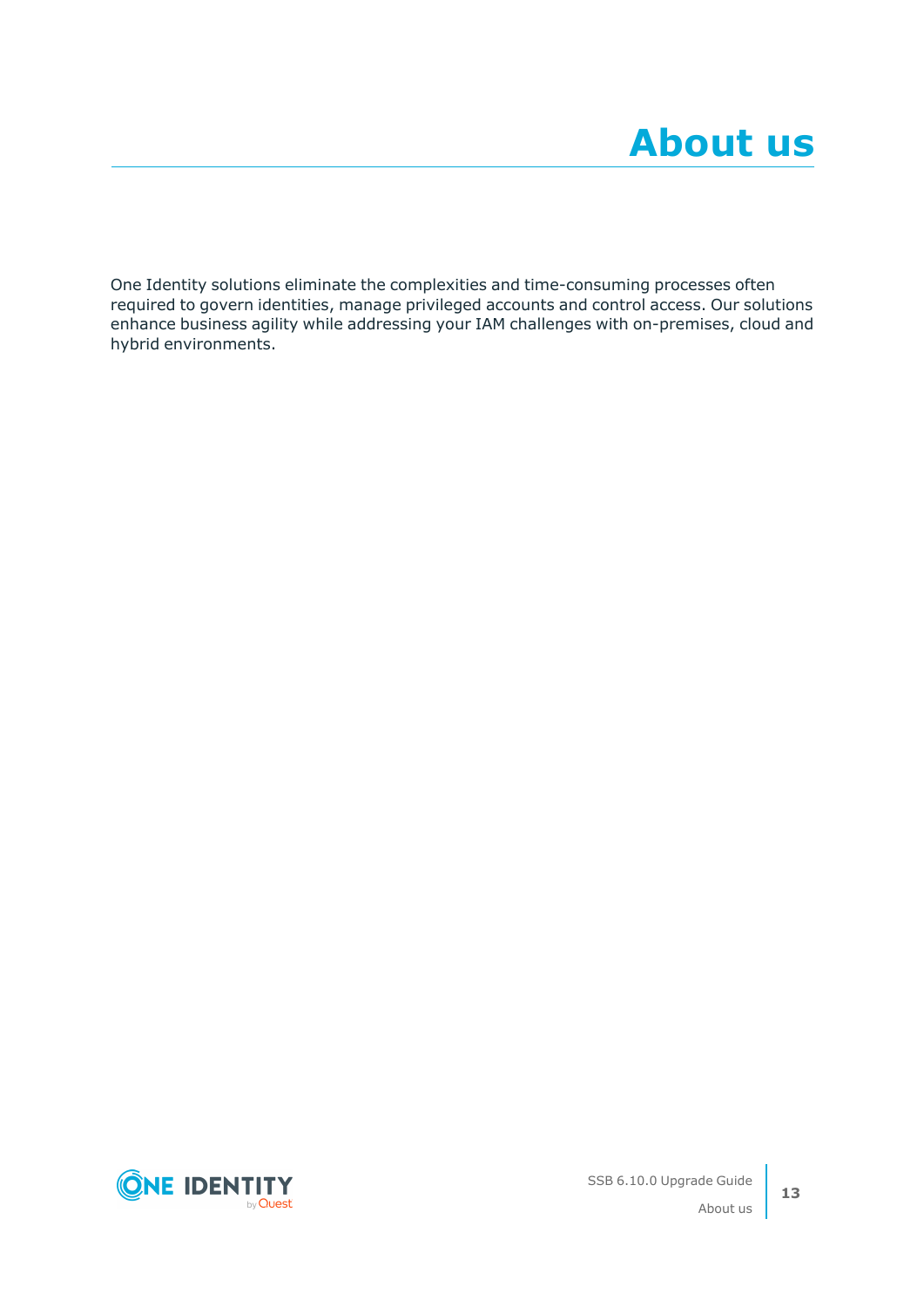# **Contacting us**

<span id="page-13-0"></span>For sales and other inquiries, such as licensing, support, and renewals, visit [https://www.oneidentity.com/company/contact-us.aspx.](https://www.oneidentity.com/company/contact-us.aspx)

**ONE IDENTITY** by **Quest**